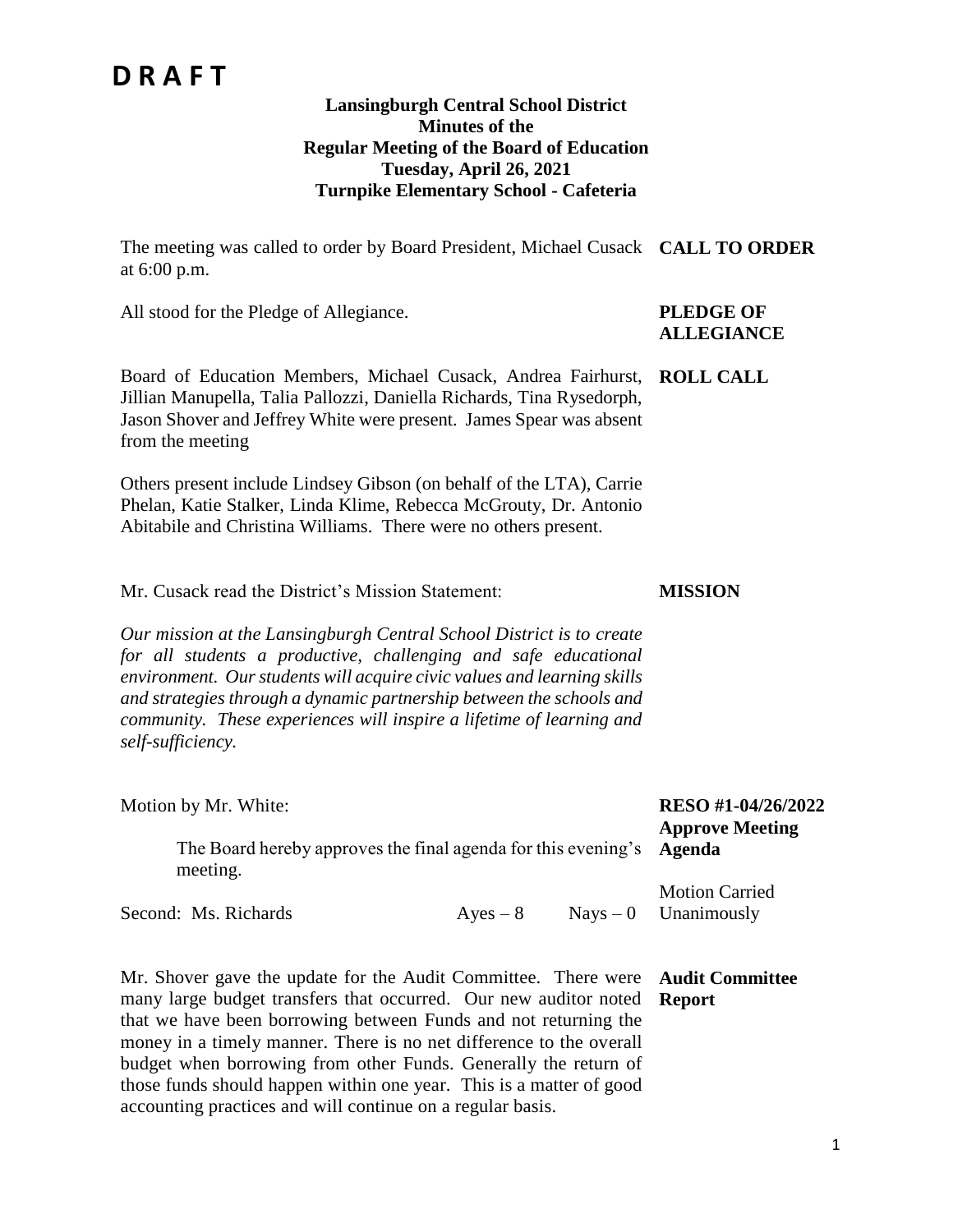| <b>FINANCIAL</b> |
|------------------|
| <b>REPORTS</b>   |

| Motion by Mr. White:                                                                                                                                                                                  |            |            | RESO #2-04/26/2022<br><b>Approve Financial</b>    |
|-------------------------------------------------------------------------------------------------------------------------------------------------------------------------------------------------------|------------|------------|---------------------------------------------------|
| RESOLVED, the Board of Education hereby approves the<br>Treasurer's Report, Budget Transfers and Monthly Financial<br>Report submitted by the Audit Committee.                                        |            |            | <b>Reports</b>                                    |
| Second: Mrs. Fairhurst                                                                                                                                                                                | $Ayes - 8$ | $Nays - 0$ | <b>Motion Carried</b><br>Unanimously              |
|                                                                                                                                                                                                       |            |            | <b>CONSENT AGENDA</b>                             |
| Motion by Mrs. Fairhurst:                                                                                                                                                                             |            |            | RESO #3-04/26/2022<br><b>Approve Minutes</b>      |
| RESOLVED, the Board of Education hereby approves the<br>minutes of the Regular Meeting held on March 28, 2022 and<br>the Special Meeting held on April 11, 2022.                                      |            |            |                                                   |
| Second: Mr. White                                                                                                                                                                                     | $Ayes - 8$ | $Nays - 0$ | <b>Motion Carried</b><br>Unanimously              |
|                                                                                                                                                                                                       |            |            | PERSONNEL-<br><b>INSTRUCTIONAL</b>                |
| Motion by Mrs. Fairhurst:                                                                                                                                                                             |            |            | RESO #4-04/26/2022<br><b>Accept Resignation –</b> |
| RESOLVED, upon the recommendation of the Superintendent,<br>the Board accepts the resignation of Caitlin Zautner, Science<br>Teacher at Knickerbacker Middle School, effective May 13,<br>2022.       |            |            | <b>Caitlin Zautner</b>                            |
| Second: Mr. White                                                                                                                                                                                     | $Ayes - 8$ | $Nays - 0$ | <b>Motion Carried</b><br>Unanimously              |
| Motion by Mrs. Fairhurst:                                                                                                                                                                             |            |            | RESO #5-04/26/2022<br><b>Accept Resignation –</b> |
| RESOLVED, upon the recommendation of the Superintendent,<br>the Board accepts the resignation of Laurol Bartlett, Reading<br>Teacher at Rensselaer Park Elementary School, effective May<br>31, 2022. |            |            | <b>Laurol Bartlett</b>                            |
| Second: Mr. White                                                                                                                                                                                     | $Ayes - 8$ | $Nays - 0$ | <b>Motion Carried</b><br>Unanimously              |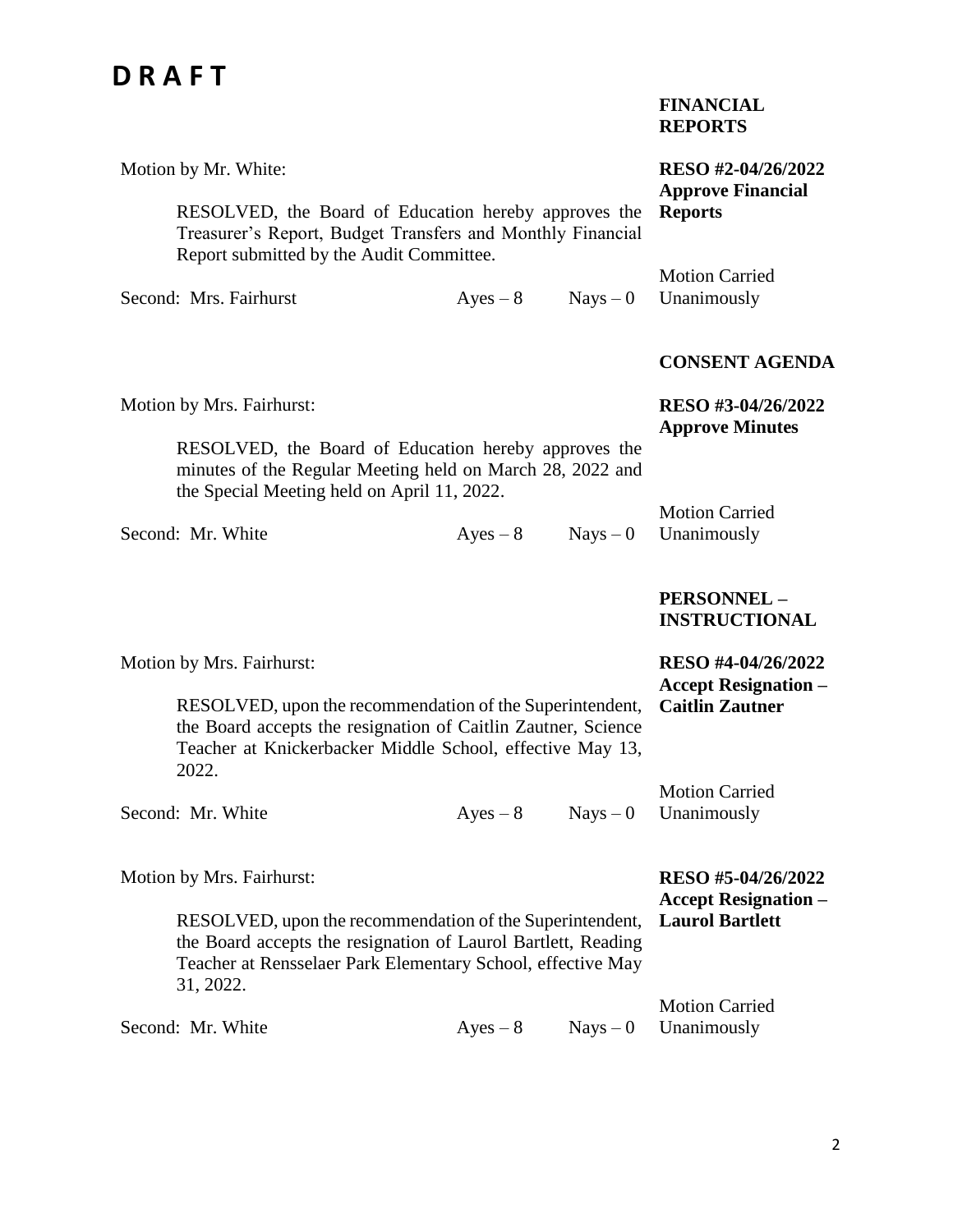| Motion by Mrs. Fairhurst:                                                                                                                                                                                                                                                                                                            |                                             |                                  |            | RESO #6-04/26/2022<br><b>Accept Resignation –</b> |
|--------------------------------------------------------------------------------------------------------------------------------------------------------------------------------------------------------------------------------------------------------------------------------------------------------------------------------------|---------------------------------------------|----------------------------------|------------|---------------------------------------------------|
| RESOLVED, upon the recommendation of the Superintendent,<br>the Board accepts the resignation of Kaila Lampmon, School<br>Nurse at Turnpike Elementary School, effective March 31,<br>2022.                                                                                                                                          |                                             |                                  |            | <b>Kaila Lampmon</b>                              |
| Second: Mr. White                                                                                                                                                                                                                                                                                                                    |                                             | $Ayes - 8$                       | $Nays - 0$ | <b>Motion Carried</b><br>Unanimously              |
|                                                                                                                                                                                                                                                                                                                                      |                                             |                                  |            | RESO #7-04/26/2022                                |
| Motion by Mrs. Fairhurst:                                                                                                                                                                                                                                                                                                            |                                             |                                  |            | <b>Accept Resignation –</b>                       |
| RESOLVED, upon the recommendation of the Superintendent,<br>the Board accepts the resignation of Jeffrey Meissner,<br>Teaching Assistant at Knickerbacker Middle School, effective<br>May 13, 2022.                                                                                                                                  |                                             |                                  |            | <b>Jeffrey Meissner</b>                           |
| Second: Mr. White                                                                                                                                                                                                                                                                                                                    |                                             | $Ayes - 8$                       | $Nays - 0$ | <b>Motion Carried</b><br>Unanimously              |
|                                                                                                                                                                                                                                                                                                                                      |                                             |                                  |            |                                                   |
| Motion by Mrs. Fairhurst:                                                                                                                                                                                                                                                                                                            |                                             |                                  |            | RESO #8-04/26/2022<br><b>Accept Resignation –</b> |
| RESOLVED, upon the recommendation of the Superintendent,<br>the Board accepts the resignation of Amie Maguire, School<br>Counselor at Knickerbacker Middle School, effective June 25,<br>2022.                                                                                                                                       |                                             |                                  |            | <b>Amie Maguire</b>                               |
|                                                                                                                                                                                                                                                                                                                                      |                                             |                                  |            | <b>Motion Carried</b>                             |
| Second: Mr. White                                                                                                                                                                                                                                                                                                                    |                                             | $Ayes - 8$                       | $Nays - 0$ | Unanimously                                       |
| Motion by Mrs. Fairhurst:                                                                                                                                                                                                                                                                                                            |                                             |                                  |            | RESO #9-04/26/2022<br><b>Appoint Science</b>      |
| RESOLVED, upon the recommendation of the Superintendent,<br>the Board appoints Kristy Jarosz to a probationary position at<br>Knickerbacker Middle School in the tenure area of Science,<br>pending clearance by the New York State and the Federal<br>Government per the Project SAVE Law, with compensation as<br>set forth below: |                                             |                                  |            | <b>Teacher – Kristy</b><br><b>Jarosz</b>          |
| Commencement of Service – April 11, 2022<br>Expiration of Probationary Appointment – April 10, 2026<br>Certification Status - Biology 7-12, Professional<br>Salary - Step 16<br><b>Masters</b><br>Grad Credits $-30$                                                                                                                 | \$57,598<br>450<br><u>1,250</u><br>\$59,298 | Earth Science 7-12, Professional |            |                                                   |
| Second: Mr. White                                                                                                                                                                                                                                                                                                                    |                                             | $Ayes - 8$                       | $Nays - 0$ | <b>Motion Carried</b><br>Unanimously              |
|                                                                                                                                                                                                                                                                                                                                      |                                             |                                  |            |                                                   |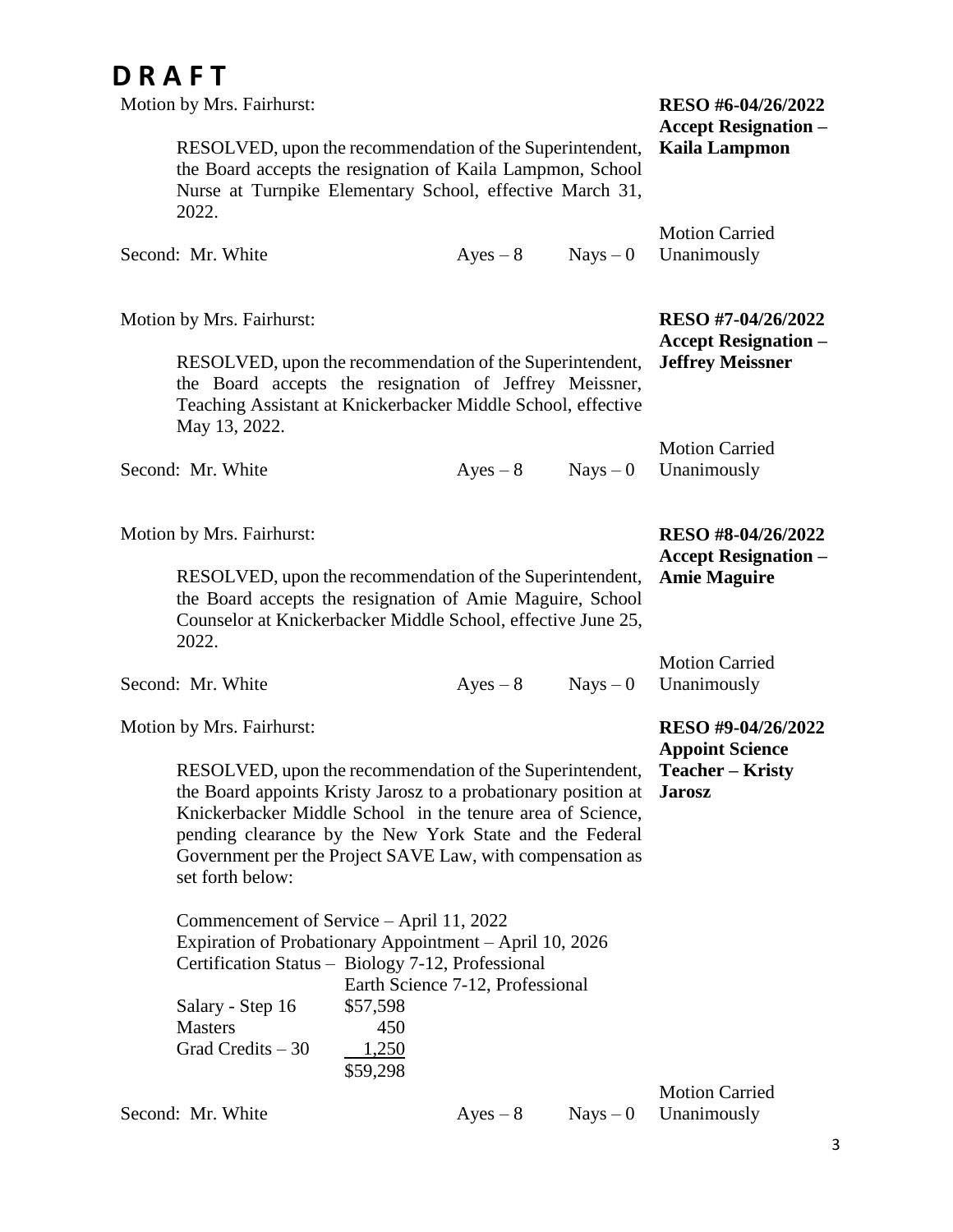| <b>DRAFT</b><br>Motion by Mrs. Fairhurst:                                                                                                                                                                                                                                                                                         |                                           |            | RESO #10-04/26/2022                                                                                    |
|-----------------------------------------------------------------------------------------------------------------------------------------------------------------------------------------------------------------------------------------------------------------------------------------------------------------------------------|-------------------------------------------|------------|--------------------------------------------------------------------------------------------------------|
| RESOLVED, upon the recommendation of the Superintendent,<br>the Board appoints Dawn Hamel as LPN at Turnpike<br>Elementary School, pending clearance by the New York State<br>and the Federal Government per the Project SAVE Law, with<br>compensation as set forth below:                                                       | <b>Appoint LPN – Dawn</b><br><b>Hamel</b> |            |                                                                                                        |
| Commencement of Service: April 25, 2022<br>NYS Licensure Status: Licensed Practical Nurse<br>Salary: Step 8 - \$26.94 per hour                                                                                                                                                                                                    |                                           |            |                                                                                                        |
| Second: Mr. White                                                                                                                                                                                                                                                                                                                 | $Ayes - 8$                                | $Nays - 0$ | <b>Motion Carried</b><br>Unanimously                                                                   |
| Motion by Mrs. Fairhurst:<br>RESOLVED, upon the recommendation of the Superintendent,<br>the Board appoints Jennifer Gardy as long-term substitute<br>teacher at Knickerbacker Middle School, pending clearance by                                                                                                                |                                           |            | RESO #11-04/26/2022<br><b>Appoint Long-Term</b><br><b>Substitute Teacher-</b><br><b>Jennifer Gardy</b> |
| the New York State and the Federal Government per the<br>Project SAVE Law, with compensation and terms as set forth<br>below:                                                                                                                                                                                                     |                                           |            |                                                                                                        |
| Commencement of Service: May 9, 2022<br>End of Service: June 24, 2022<br>Salary: 1/200th of Step 1                                                                                                                                                                                                                                |                                           |            |                                                                                                        |
| Second: Mr. White                                                                                                                                                                                                                                                                                                                 | $Ayes - 8$                                | $Nays - 0$ | <b>Motion Carried</b><br>Unanimously                                                                   |
| Motion by Mrs. Fairhurst:                                                                                                                                                                                                                                                                                                         |                                           |            | RESO #12-04/26/2022<br><b>Appoint Co-Advisor -</b>                                                     |
| RESOLVED, upon the recommendation of the Superintendent,<br>the Board appoints Jon Pravel as KMS/LHS Strength and<br>Conditioning Club Co-Advisor beginning April 1, 2022<br>through June 24, 2022 at the hourly rate of \$25.00 (two hours<br>per day / 3 days per week) funded through ARP - Afterschool<br>Enrichment Program. |                                           |            | <b>Jon Pravel</b>                                                                                      |
| Second: Mr. White                                                                                                                                                                                                                                                                                                                 | $Ayes - 8$                                | $Nays - 0$ | <b>Motion Carried</b><br>Unanimously                                                                   |
| Motion by Mrs. Fairhurst:                                                                                                                                                                                                                                                                                                         |                                           |            | RESO #13-04/26/2022<br><b>Appoint Co-Advisor –</b>                                                     |
| RESOLVED, upon the recommendation of the Superintendent,<br>the Board appoints Jeff Pasinella as KMS/LHS Strength and<br>Conditioning Club Co-Advisor beginning April 1, 2022                                                                                                                                                     |                                           |            | <b>Jeff Pasinella</b>                                                                                  |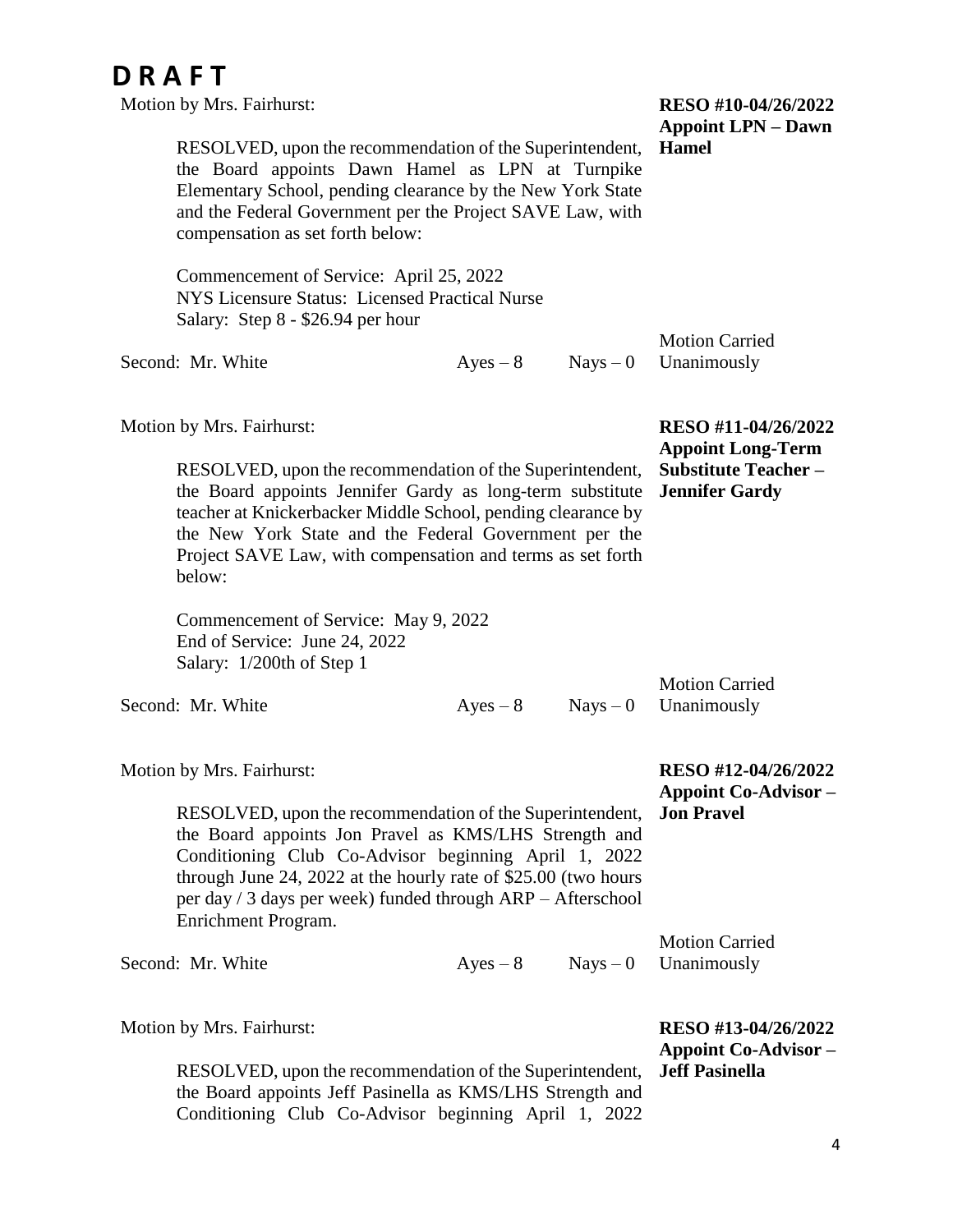through June 24, 2022 at the hourly rate of \$25.00 (two hours per day / 3 days per week) funded through ARP – Afterschool Enrichment Program.

RESOLVED, upon the recommendation of the Superintendent, the Board approves an Employee Separation Agreement for

|                   |  | <b>Motion Carried</b>            |
|-------------------|--|----------------------------------|
| Second: Mr. White |  | $Ayes - 8$ Nays $-0$ Unanimously |

Motion by Mrs. Fairhurst:

**RESO #14-04/26/2022 Approve Employee Separation Agreement**

| employee #1806, dated April 14, 2022. |            |                        |
|---------------------------------------|------------|------------------------|
|                                       |            | <b>Motion Carried</b>  |
| Second: Mr. White                     | $Aves - 8$ | $Nays - 0$ Unanimously |

#### **PERSONNEL – NON-INSTRUCTIONAL**

**RESO #15-04/26/2022**

**Appoint Nurse** 

| <b>Motion by Mrs. Fairhurst:</b> |  |
|----------------------------------|--|
|----------------------------------|--|

Motion by Mr. White:

RESOLVED, upon the recommendation of the Superintendent, the Board appoints Matthew Hickling as Nurse Practitioner effective July 1, 2022, with benefits in accordance with the Management Confidential Employees Agreement, pending clearance by the New York State and the Federal Government per the Project SAVE Law with salary as set forth below: **Practitioner – Matthew Hickling**

| 22-23 Salary: \$95,000 |                               |                       |
|------------------------|-------------------------------|-----------------------|
| Terms:                 | 10-Months plus 20 Summer Days |                       |
|                        |                               | <b>Motion Carried</b> |

Second: Mr. White  $Ayes - 8$  Nays – 0 Unanimously

#### **ACTION ITEMS**

#### **RESO #16-04/26/2022 Accept Donations**

RESOLVED, upon the recommendation of the Superintendent, the Board hereby accepts the following donations:

| From               |                                      | Amount Purpose |  |                        |
|--------------------|--------------------------------------|----------------|--|------------------------|
| Warren Lansing     | \$100<br>Douglas DiNuzzo Scholarship |                |  |                        |
|                    |                                      |                |  | <b>Motion Carried</b>  |
| Second: Mr. Shover |                                      | $Ayes - 8$     |  | $Nays - 0$ Unanimously |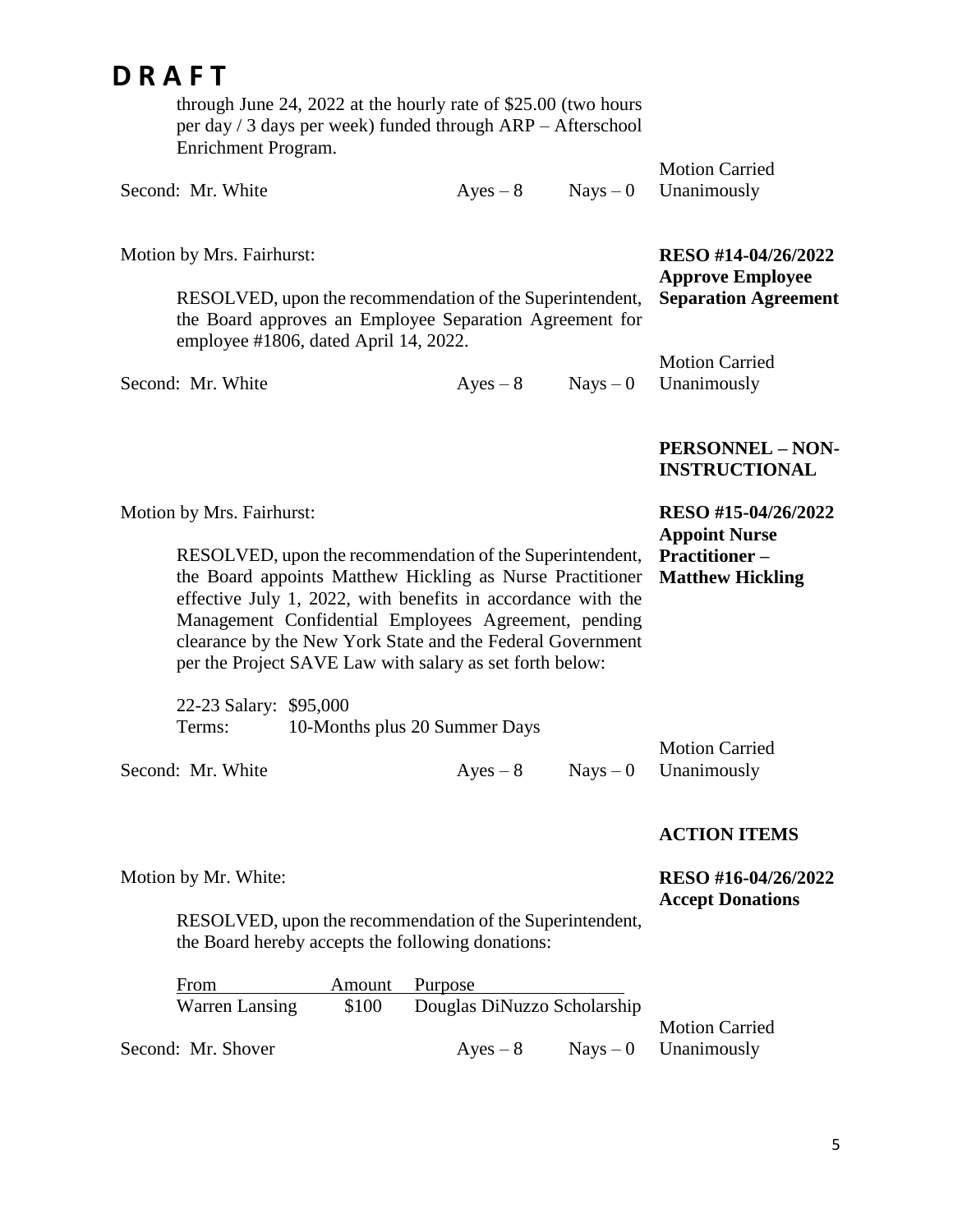Motion by Mr. White: RESOLVED, upon the recommendation of the Superintendent, the Board herby approves the Rensselaer County Summer Youth Employment Program for Lansingburgh Central School District for July and August 2022. The youth will be paid by the Rensselaer County Department of Employment and Training. The youth are employees of Rensselaer County and are covered by Rensselaer County's insurance and liability. Second: Mr. Shover  $Ayes - 8$  Nays – 0 Motion by Mr. White: RESOLVED, upon the recommendation of the Superintendent, the Board authorizes the Purchasing Agent to surplus and dispose of the following equipment: • Troy Built Snow Blower-LHS • Troy Built Snow Blower – KMS • Floor Machine- LHS • Old Baseball Fence – LHS Second: Ms. Richards  $Ayes - 8$  Nays – 0 **RESO #17-04/26/2022 Approve Participation in Rensselaer County Summer Youth Program** Motion Carried Unanimously **RESO #18-04/26/2022 Authorize Disposal of Surplus** Motion Carried Unanimously

Motion by Mr. Shover:

RESOLVED, upon the recommendation of the Superintendent, the Board authorizes the Purchasing Agent to dispose of the following 6 broken cubbies: **Surplus**

- Tag #100616 Rensselaer Park
- Tag# 000613 Rensselaer Park
- Tag# 000630 Rensselaer Park
- Tag# 000614 Rensselaer Park
- Tag# 000654 Rensselaer Park
- Tag# 000653 Rensselaer Park

Second: Mr. White  $Ayes - 8$  Nays – 0

Motion Carried Unanimously

Motion by Mr. Shover:

**RESO #20-04/26/2022 Cast Vote for BOCES Board Member – Edmund Brooks**

**RESO #19-04/26/2022 Authorize Disposal of** 

RESOLVED, the Board of Education hereby casts its vote for the election of Mr. Edmund Brooks, Columbia County, NY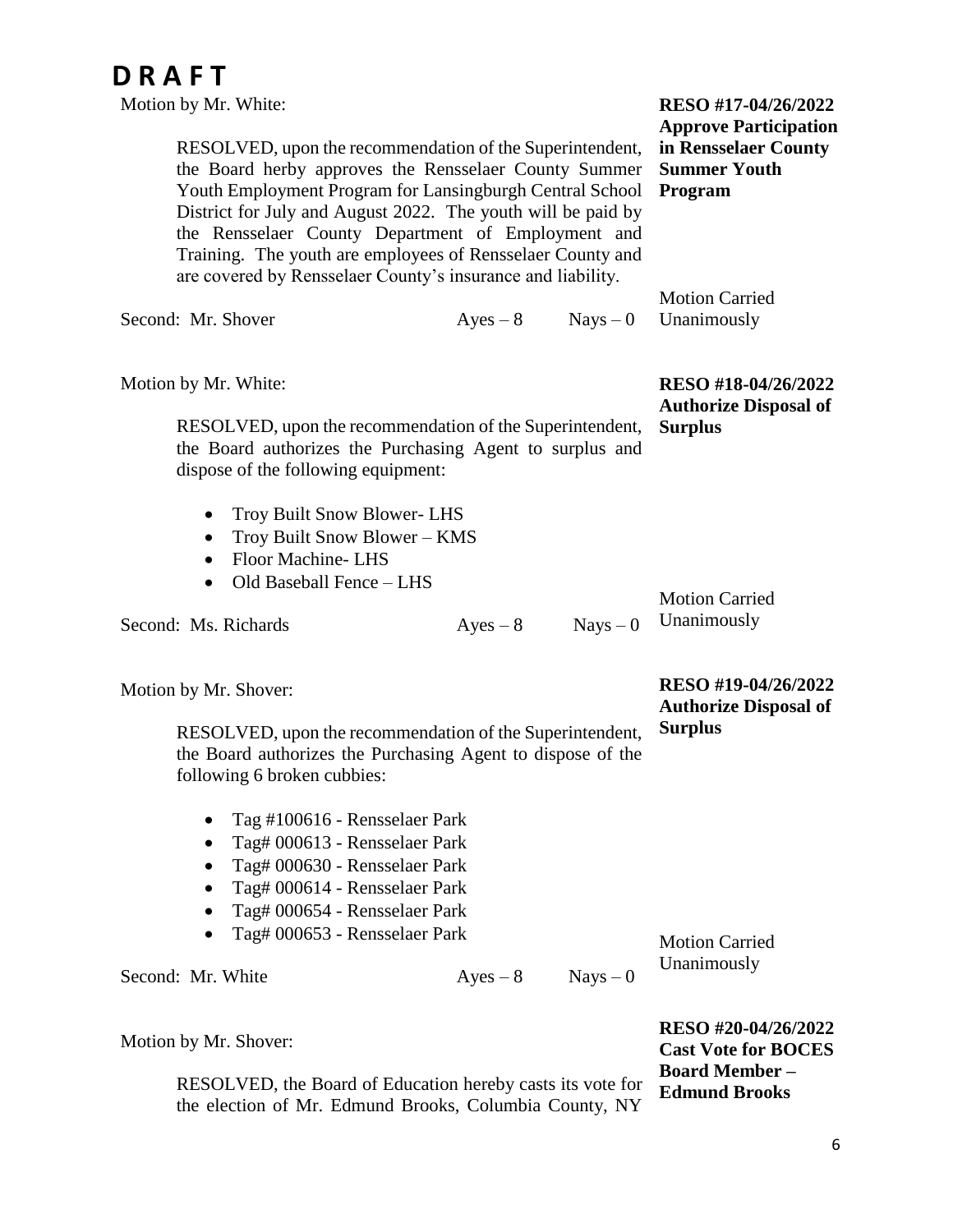(District of Residence: Ichabod Crane Central School District), as a member of the Board of Cooperative Educational Services, Rensselaer-Columbia-Greene Counties.

|                   | as a member of the Board of Cooperative Educational Services,<br>Rensselaer-Columbia-Greene Counties.                                                                                                                                                                                                                     |            |            | <b>Motion Carried</b>                                                                               |
|-------------------|---------------------------------------------------------------------------------------------------------------------------------------------------------------------------------------------------------------------------------------------------------------------------------------------------------------------------|------------|------------|-----------------------------------------------------------------------------------------------------|
| Second: Mr. White |                                                                                                                                                                                                                                                                                                                           | $Ayes - 8$ | $Nays - 0$ | Unanimously                                                                                         |
|                   | Motion by Mr. White:<br>RESOLVED, the Board of Education hereby casts its vote for<br>the election of Mr. David Finch, Greenville, NY (District of<br>Residence: Greenville Central School District), as a member of<br>the Board of Cooperative Educational Services, Rensselaer-<br>Columbia-Greene Counties.           |            |            | RESO #21-04/26/2022<br><b>Cast Vote for BOCES</b><br><b>Board Member -</b><br><b>David Finch</b>    |
|                   | Second: Mrs. Fairhurst                                                                                                                                                                                                                                                                                                    | $Ayes - 8$ | $Nays - 0$ | <b>Motion Carried</b><br>Unanimously                                                                |
|                   | Motion by Mr. White:<br>RESOLVED, the Board of Education hereby casts its vote for<br>the election of Ms. Nadine Gazzola, Columbia County, NY<br>(District of Residence: Taconic Hills Central School District),<br>as a member of the Board of Cooperative Educational Services,<br>Rensselaer-Columbia-Greene Counties. |            |            | RESO #22-04/26/2022<br><b>Cast Vote for BOCES</b><br><b>Board Member -</b><br><b>Nadine Gazzola</b> |
|                   | Second: Mrs. Fairhurst                                                                                                                                                                                                                                                                                                    | $Ayes - 8$ | $Nays - 0$ | <b>Motion Carried</b><br>Unanimously                                                                |
|                   | Motion by Mr. Shover:<br>RESOLVED, the Board of Education hereby casts its vote for<br>the election of Ms. Melony Spock, Chatham, NY (District of<br>Residence: Chatham Central School District), as a member of<br>the Board of Cooperative Educational Services, Rensselaer-<br>Columbia-Greene Counties.               |            |            | RESO #23-04/26/2022<br><b>Cast Vote for BOCES</b><br><b>Board Member -</b><br><b>Melony Spock</b>   |
| Second: Mr. White |                                                                                                                                                                                                                                                                                                                           | $Ayes - 8$ | $Nays - 0$ | <b>Motion Carried</b><br>Unanimously                                                                |
|                   | Motion by Mr. Shover:<br>RESOLVED, the Board of Education hereby authorizes the<br>Board of Cooperative Educational Services of Rensselaer,<br>Columbia and Greene Counties to expend the sum set forth in<br>the 2022-23 tentative Administrative budget document in the<br>amount of \$6,976,593.                       |            |            | RESO #24-04/26/2022<br><b>Authorize BOCES</b><br>2022-2023 Budget<br><b>Motion Carried</b>          |

7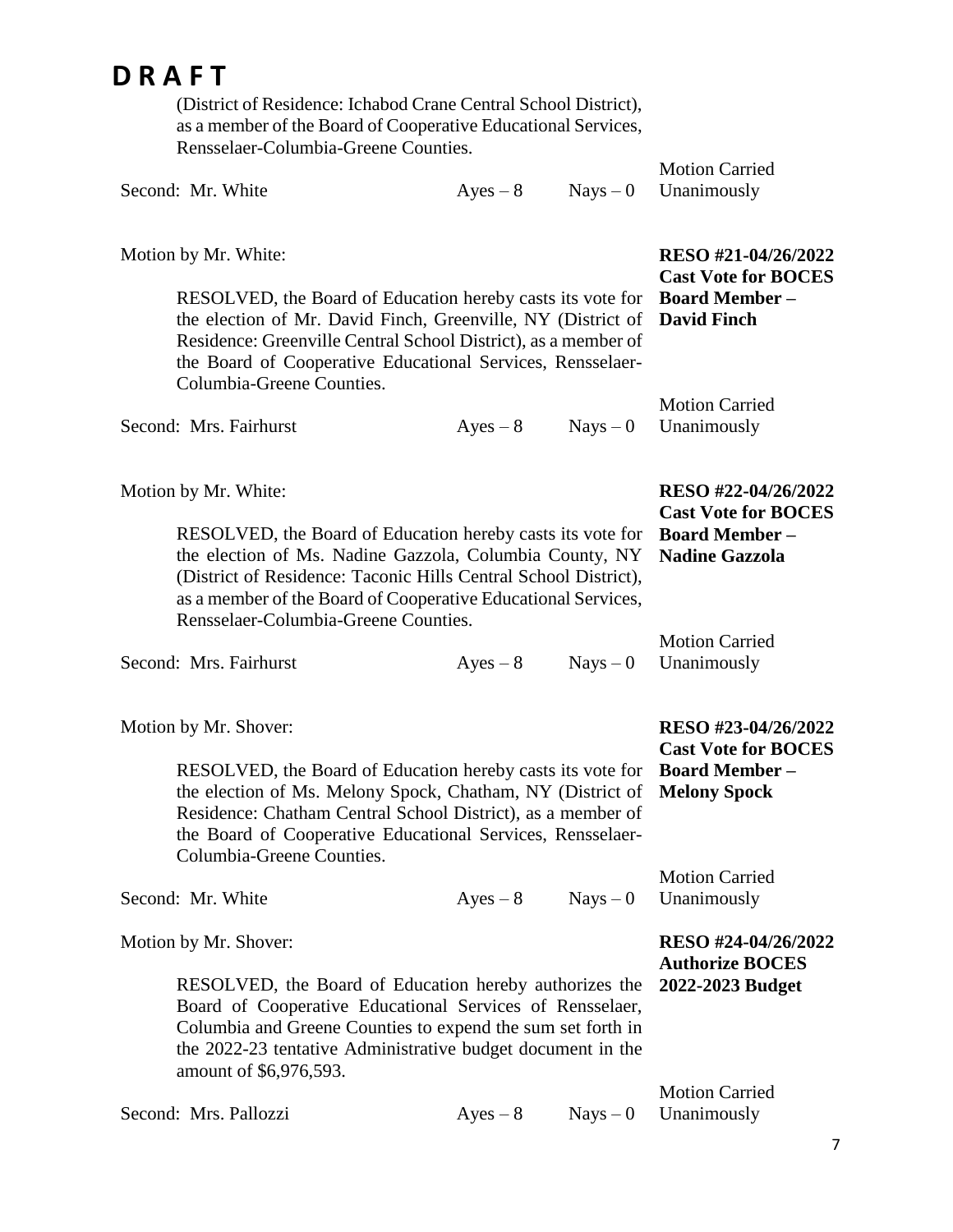Turnpike Elementary Update – See page 11. Rensselaer Park Elementary Update – See pages 12-13. Knickerbacker Middle School Update – See pages 14-15.

#### **Building Principal Reports**

| By MIS. MCGrouty:                                         |                                                                                                                                                                                                                                                                                                                                                                                                                                                                                                                                                                                                  | Assistant<br>Superintendent |
|-----------------------------------------------------------|--------------------------------------------------------------------------------------------------------------------------------------------------------------------------------------------------------------------------------------------------------------------------------------------------------------------------------------------------------------------------------------------------------------------------------------------------------------------------------------------------------------------------------------------------------------------------------------------------|-----------------------------|
| <b>Professional</b><br><b>Development</b>                 | Planning May 17 Supt Conference Day<br>We are setting up planning meetings with<br>building principals, APs, and Gina to discuss<br>professional development needs, materials and<br>supplies for next year.                                                                                                                                                                                                                                                                                                                                                                                     |                             |
| <b>Curriculum</b><br>Development<br>and<br>Implementation | Over 255 districts in NYS are using the<br>program. The curriculum includes updates<br>reflecting input from teachers, is in full-<br>alignment to the New York State Framework<br>for Social Studies, and is aligned with the NYS<br><b>Next Generation English Language Arts</b><br>Learning Standards. In addition, inquiry<br>investigations using the four dimensions of the<br>C3 (College, Career, Civic Readiness) inquiry<br>model found in the NYS Toolkit are available<br>for grades K-8.<br>Assessments at the unit and grade level (grades<br>5-8) reflect the new Regents design. |                             |
| <b>Assessments</b>                                        | Day 1 of Math<br>Field Testing for Grade 4 and 8 ELA CBT<br>Transition to CBT ELA test for spring 2023                                                                                                                                                                                                                                                                                                                                                                                                                                                                                           |                             |
| <b>Summer School</b>                                      | Summer Success Academy K-8<br>$K-5$ - 2 classes/grade level, with a section of<br>integrated and a section of ENL<br>3 reading teachers and sped teachers, 2 ENL<br>teachers<br>Counselor/SW to provide SEL questions                                                                                                                                                                                                                                                                                                                                                                            |                             |
| Other                                                     | EPK/UPK Registration - beginning screenings<br>May 9 for EPK 3                                                                                                                                                                                                                                                                                                                                                                                                                                                                                                                                   |                             |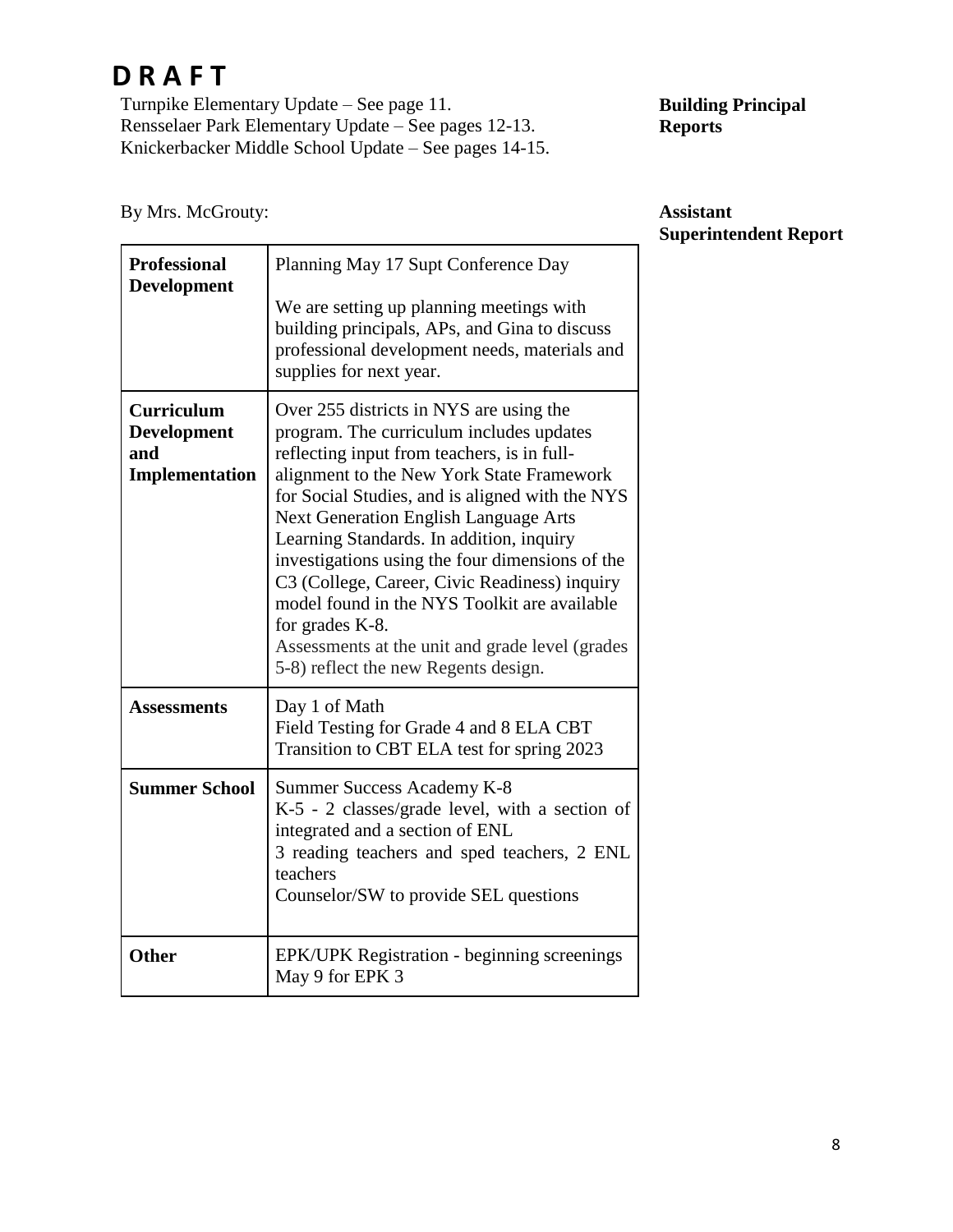By Dr. Abitabile:

Transportation: Because downstate schools were on spring break last week, Birnie was able to secure some of the drivers from downstate hubs to come up here to help us out. The week went very well. We have been contracting with Durham Bus Company for field trips and sporting events. They did not put in a response to our RFP, but they do have 3 buses available for us to begin using for the remainder of the school year. We will give it a try. We will not receive any state aid on this. We are grateful to the parents of private and parochial school who have been very patient throughout this school year.

Grant: We were awarded \$400,000 of the 21<sup>st</sup> Century Grant to fund afterschool activities at the Middle School. This includes evening meals and transportation.

Capital Project: Our latest meeting was cancelled due to illness.

Our first CSEA Non-Instructional negotiations are scheduled for May 11. We anticipate these negotiations to go smooth.

When Questar visited our meeting in February, we discussed at length the CTE Programs. We were asked to encourage our students to apply to the CTE programs for next school year. We had 48 applicants. 12 of our students were turned down and 4 were rejected. I will be contacting Dr. Cruz tomorrow to find out what happened.

Tenure letters are coming in. They will be forwarded on to the Board for review. Tenure will be awarded at the May Board Meeting.

Mrs. Fairhurst voiced her concern about the recent violence in our area, as well as several fires that have our families struggling. Dr. Abitabile stated that Joe Otter has been great with providing resources to teachers and staff that will help their students if they are struggling. We continue trying to keep the kids here in the building for as long as we can. This is a safe environment for them.

Mr. Cusack stated that Meghan Connolly from the Troy Commission on Economics is putting together a list of available opportunities for children and families throughout the City. It will be on the Troy City website.

Motion by Mr. White:

Be it resolved that the Board of Education enter into Executive Session at 7:27 p.m. to discuss the medical, financial, credit, or employment history of a particular person or corporation or

**RESO #25-04/26/2022 Executive Session**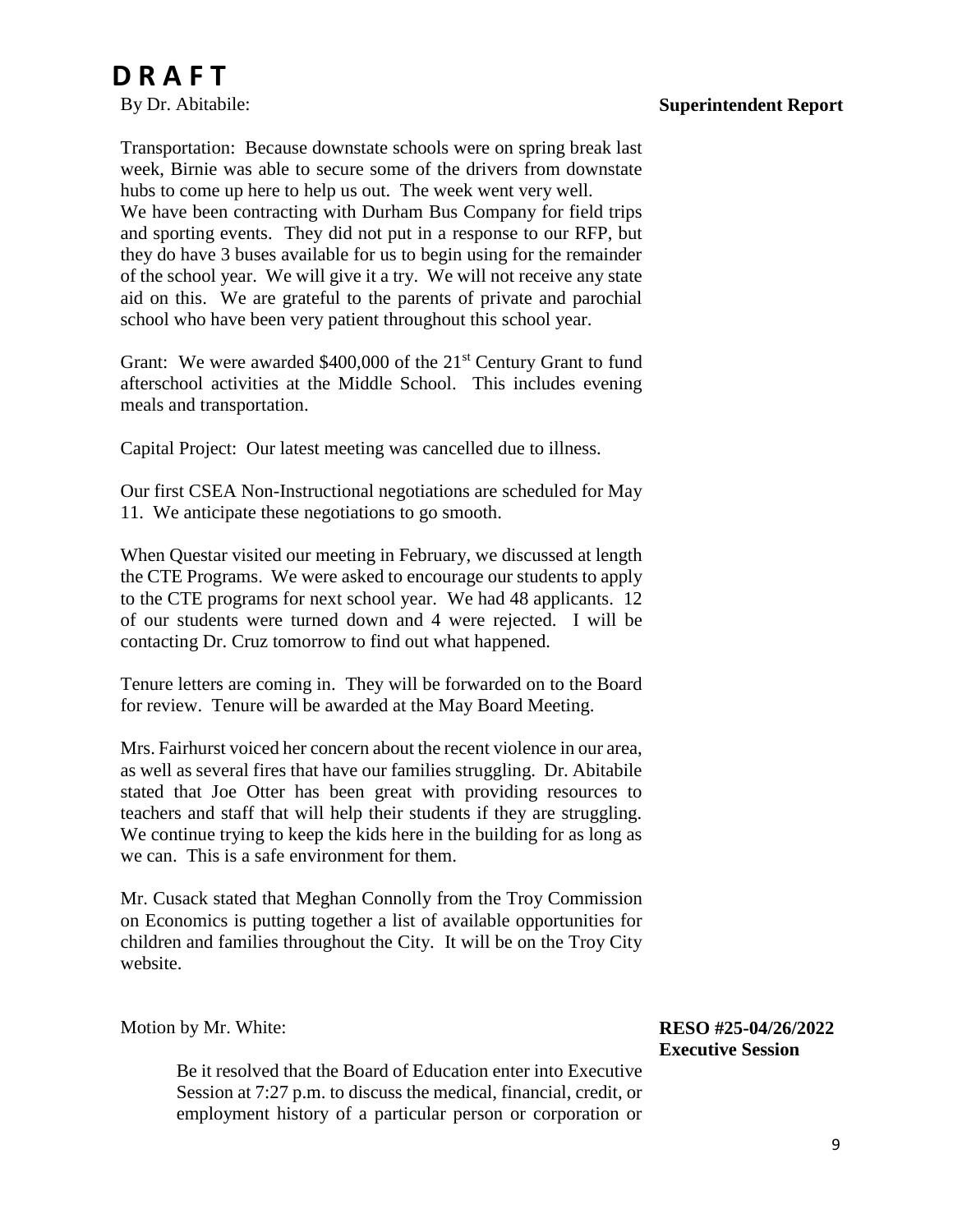matters leading to the appointment, employment, promotion, demotion, discipline, suspension, dismissal, or removal of a particular person or corporation.

|                        |  |            | <b>Motion Carried</b>  |
|------------------------|--|------------|------------------------|
| Second: Mrs. Rysedorph |  | $Ayes - 8$ | $Nays - 0$ Unanimously |

Motion by Ms. Richards:

**RESO #26-04/26/2022 Adjourn**

Be it resolved this meeting of the Board of Education hereby adjourns at 7:54 p.m.

Second: Mrs. Fairhurst  $Ayes - 8$  Nays – 0

Motion Carried Unanimously

Respectfully submitted,

Christina Williams Clerk to the Board of Education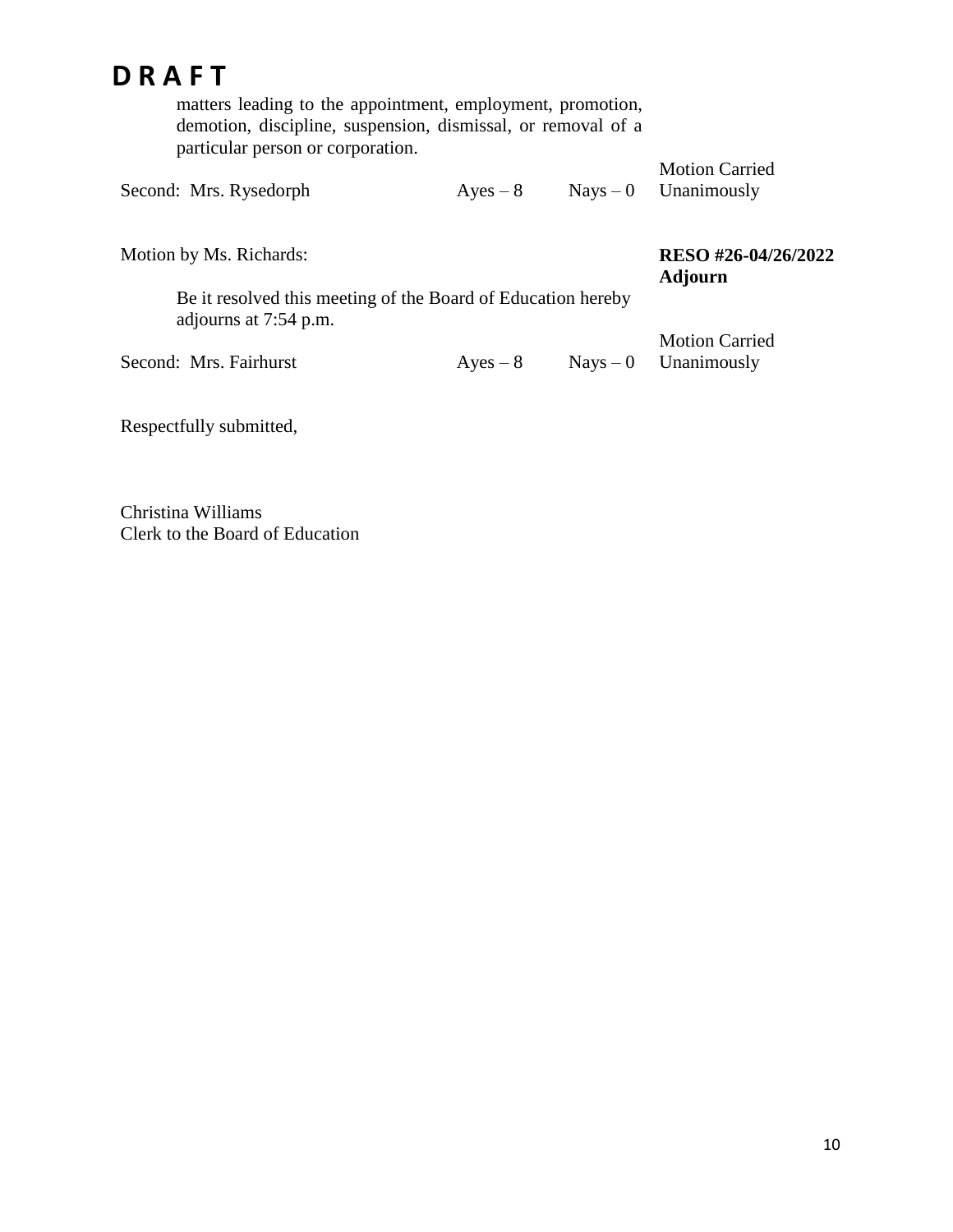Turnpike Elementary School Principal's Report Board Meeting 4/26/22

#### **Attendance: April 2022:**

- 1. UPK: 84%
- 2. K: 87%
- 3. 1: 887%
- 4. 2: 87%
- 5. Overall: 86%

#### **Curriculum and Instruction:**

- 1. Dr. Djanna Hill planned and co taught kindergarten science lessons on "Interdependent Relationships in Ecosystems: Animals, Plants, and the Environment". The focus was primarily on the **environment** aspect as they introduced Earth Day to the students. They spent time talking about the many ways that people can have an impact on our environment to take care of Earth (recycling, planting trees, reusing materials).
- 2. April PLC's- Focused on informing 1st and 2nd grade teachers about the alignment of 3-8 NYS testing standards with NGLS.

1.

#### **Social and Emotional Learning:**

- 1. Character Ed trait of April: Compassion School Wide Display
- 2. Planning for final Ally Day
- 3. Calming Corner Walk Throughs

#### **Events:**

- 1. Seal-A-Smile
- 2. EPK Community Helper TPD visited TES with the Mobile Command Center and K-9's
- 3. Spring Break Spirit Week
- 4. Upcoming "Corey the Dribbler" on **Friday, May 6th**. Corey travels the country inspiring students with the character message R.E.A.D. - Respect, Education, Attitude/Activity and Don't Bully, the four principles he encourages students to live by!

#### **School Leadership:**

- 1. Teacher Observations Done moving onto Domain 4
- 2. TA Observations Done!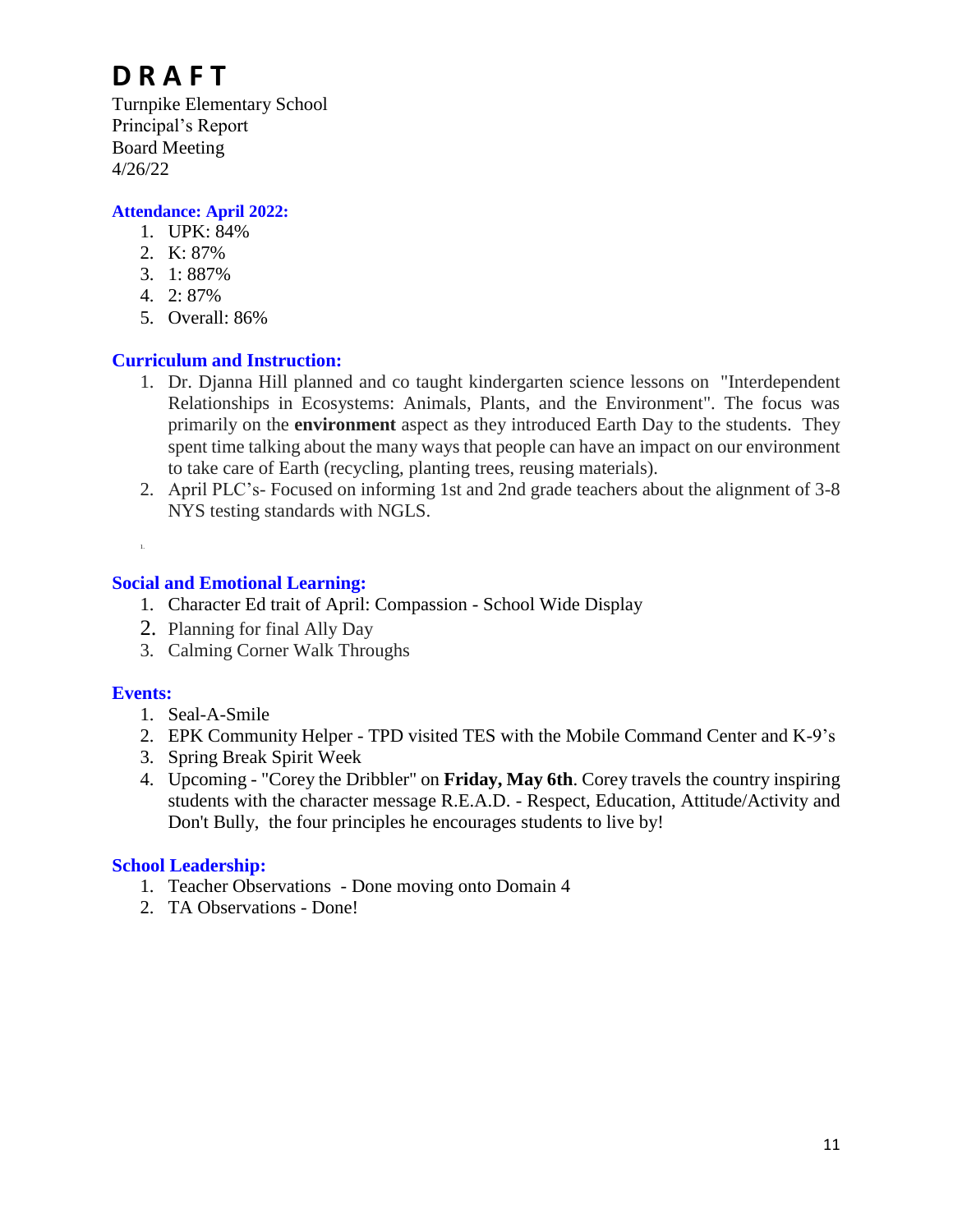RPES Principal's Report Board Meeting 4.26.22

#### **Attendance Rates**

- 1. 3: 89.16%
- 2. 4: 92.71%
- 3. 5: 90.42%
- 4. Overall: 90.58%

Attendance committee at RPES:

- The attendance committee continues to meet to review attendance data as a team biweekly.
- Here is a list of actions that we take:
	- o Teacher phone call
	- o Monitor
	- o Friendly attendance letter
	- o District attendance letter
	- o Administrator phone call
	- o Home visits from the SST or administration
	- o Residency check Mr. Carr
	- o Initial CPS call and do follow up attendance reports and report cards
- We do have chronically absent students that we continue to monitor and follow the progression of the above listed actions.
- We have 0 students on our rosters that are unaccounted for.

#### **Curriculum and Instruction**

- NYS Math Assessments on 4/26 and 4/27
- PLC Meetings
	- o ELA Teachers reflected on the standards taught this year prior to the NYS assessment as they began planning for next year.
	- o Math We analyzed word problems using a task analysis guide as we work to ensure that we are providing our students with experience working through problems that require a higher level of cognitive demand.

#### **Social and Emotional Learning**

- Character Trait of the Month perseverance
- 2nd Step Lessons peer pressure

#### **Events**

PARP Highlights:

- Students read a total of 209,111 minutes (the highest number of minutes read in the 6 years that Ms. Juliano and Ms. Delaney have been running PARP together).
- 40 students became "RPES Reading 46-R's," which means they read at least 1,610 minutes during PARP.
- 75 students and family members attended the "Great Reading Camp Out" where families came with their camping gear, read together, and enjoyed s'mores.
- 150 students and families enjoyed an in person literacy night, "A Knight in the Adirondacks."
- An Adirondack 46-er and a hiking leader came to talk to students about hiking the high peaks.
- The PARP Ice Cream Social is scheduled for May 11 for students who participated in PARP and submitted their reading logs for each of the 5 weeks.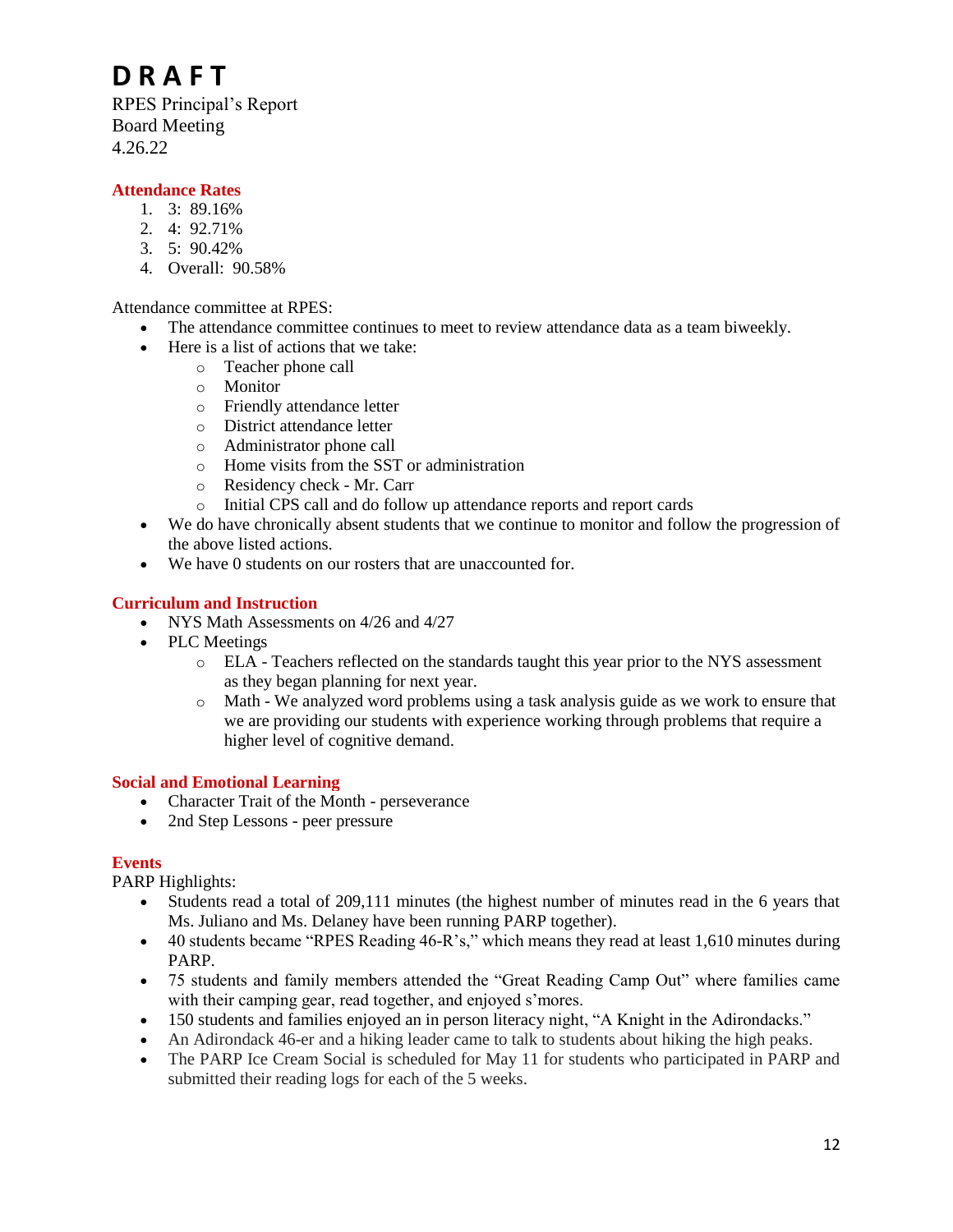#### **School Leadership**

- 1. Observations
- 2. Domain 4 meetings scheduled
- 3. Finalizing summer committee work and professional development for 2022-2023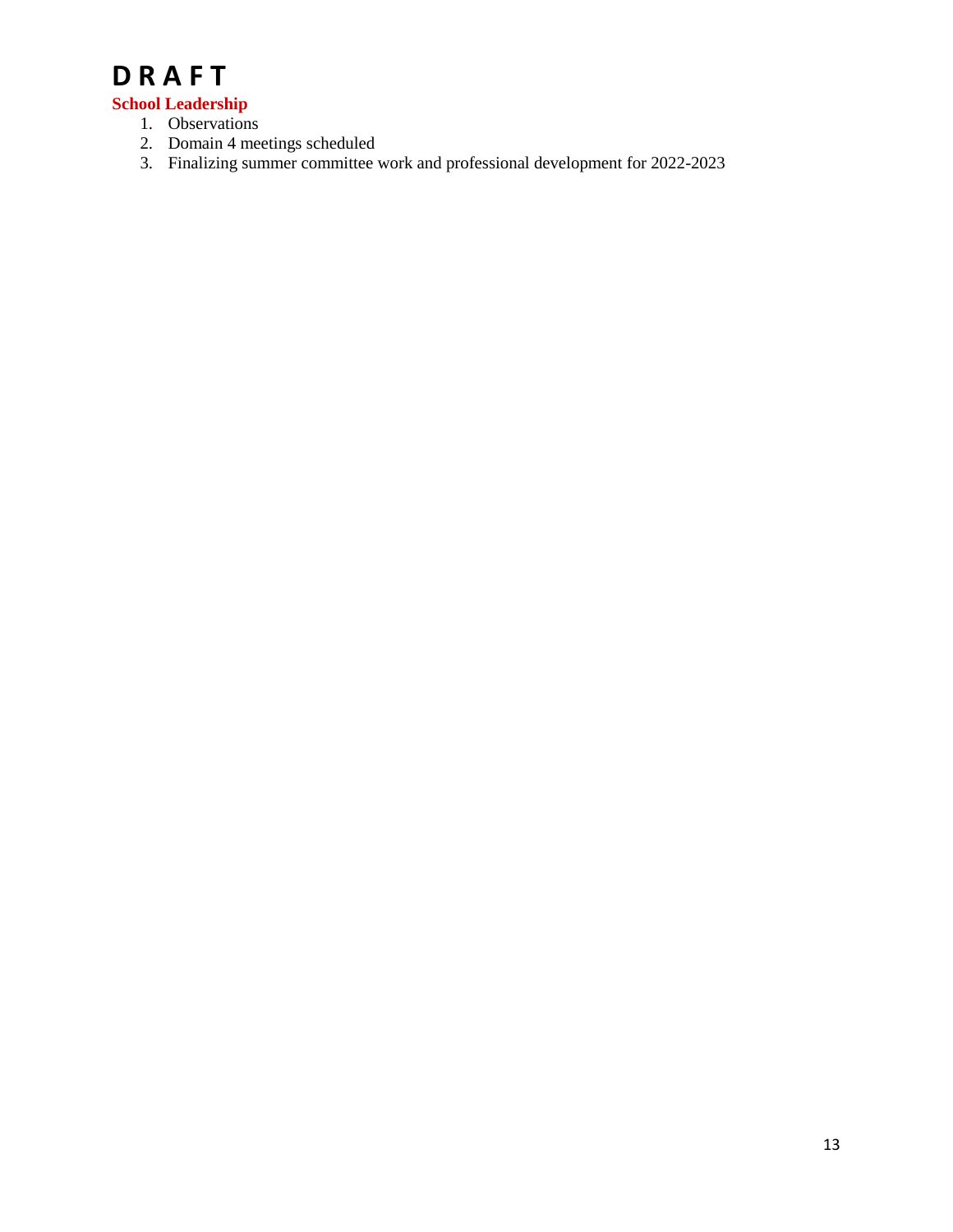Knickerbacker Middle School BOE Report April 26, 2022

| Area of<br><b>Focus</b>               | <b>ELA</b>                                                                                                                                                                                                                                                                                                                                                                             | <b>Math</b>                                                                                                                                            | <b>SEL-</b><br>Respect/Climate/<br><b>Culture</b>                                                                                                                                                                                                                                                                                                                                                                                                                                                                                                                                                                                                                 | <b>Attendan</b><br>ce                                                                                                                                                                                                                                                                                               | <b>Parent</b><br><b>Engageme</b><br>nt                                                                                                                                                                                                                                                                          |
|---------------------------------------|----------------------------------------------------------------------------------------------------------------------------------------------------------------------------------------------------------------------------------------------------------------------------------------------------------------------------------------------------------------------------------------|--------------------------------------------------------------------------------------------------------------------------------------------------------|-------------------------------------------------------------------------------------------------------------------------------------------------------------------------------------------------------------------------------------------------------------------------------------------------------------------------------------------------------------------------------------------------------------------------------------------------------------------------------------------------------------------------------------------------------------------------------------------------------------------------------------------------------------------|---------------------------------------------------------------------------------------------------------------------------------------------------------------------------------------------------------------------------------------------------------------------------------------------------------------------|-----------------------------------------------------------------------------------------------------------------------------------------------------------------------------------------------------------------------------------------------------------------------------------------------------------------|
| <b>Actions/</b><br><b>Initiatives</b> | No opt outs!<br><b>KMS</b> students<br>worked diligently<br>and really tried<br>their best. Kudos<br>to our teachers<br>and TAs for all of<br>their help during<br>testing.<br><b>ELA</b> incentive<br>day was a huge<br>success! Miss<br>Phelan and<br>teachers took part<br>in the pie in the<br>face. Students<br>were able to enjoy<br>the social media<br>lounge for 1<br>period. | Today and<br>tomorrow.<br>Math<br>Celebration<br>Day<br>planning is<br>in the<br>works! We<br>have a very<br>exciting<br>surprise for<br>the students! | Reset meetings<br>Small targeted<br>groups with interns<br>Mini Food Drive -<br>Collection of cereal<br>boxes has begun<br>and will continue<br>through May 13th.<br><b>Sunflower banners</b><br>for Ukraine-6th<br>Grade & Student<br>Council<br>Counselors are<br>focusing on<br>transition planning,<br>scheduling, grades<br>and meeting with<br>students to discuss<br>college and career<br>readiness.<br>School Wide<br>celebration for<br>students taking the<br>state exam - social<br>media lounge in the<br>gymnasium.<br>Students were able<br>to relax and<br>socialize.<br>The positivity<br>project continues to<br>promote good<br>attributes for | Attendanc<br>e<br>Percentag<br>es<br><b>April</b><br>2022<br>6th-<br>91.68%<br>7 <sub>th</sub><br>89.86%<br>8th-<br>89.85%<br><b>Total</b><br>90.37%<br>Sept-<br><b>April</b><br>6th-<br>88.63%<br>7 <sub>th</sub><br>87.97%<br>8th-<br>87.43%<br><b>Total</b><br>87.99%<br>Today's<br>percenta<br>ge was<br>90.18% | Thank you<br>to all of our<br>parents that<br>came in<br>and<br>volunteered<br>for our<br><b>NYS</b><br>Assessment<br>Celebration<br>Day!<br>Strengtheni<br>ng Families<br>sponsored<br>by<br>Rensselaer<br>County<br>Student<br>Assistance<br>Counselors<br>Last FAC<br>Meeting is<br>scheduled<br>for May 4th |